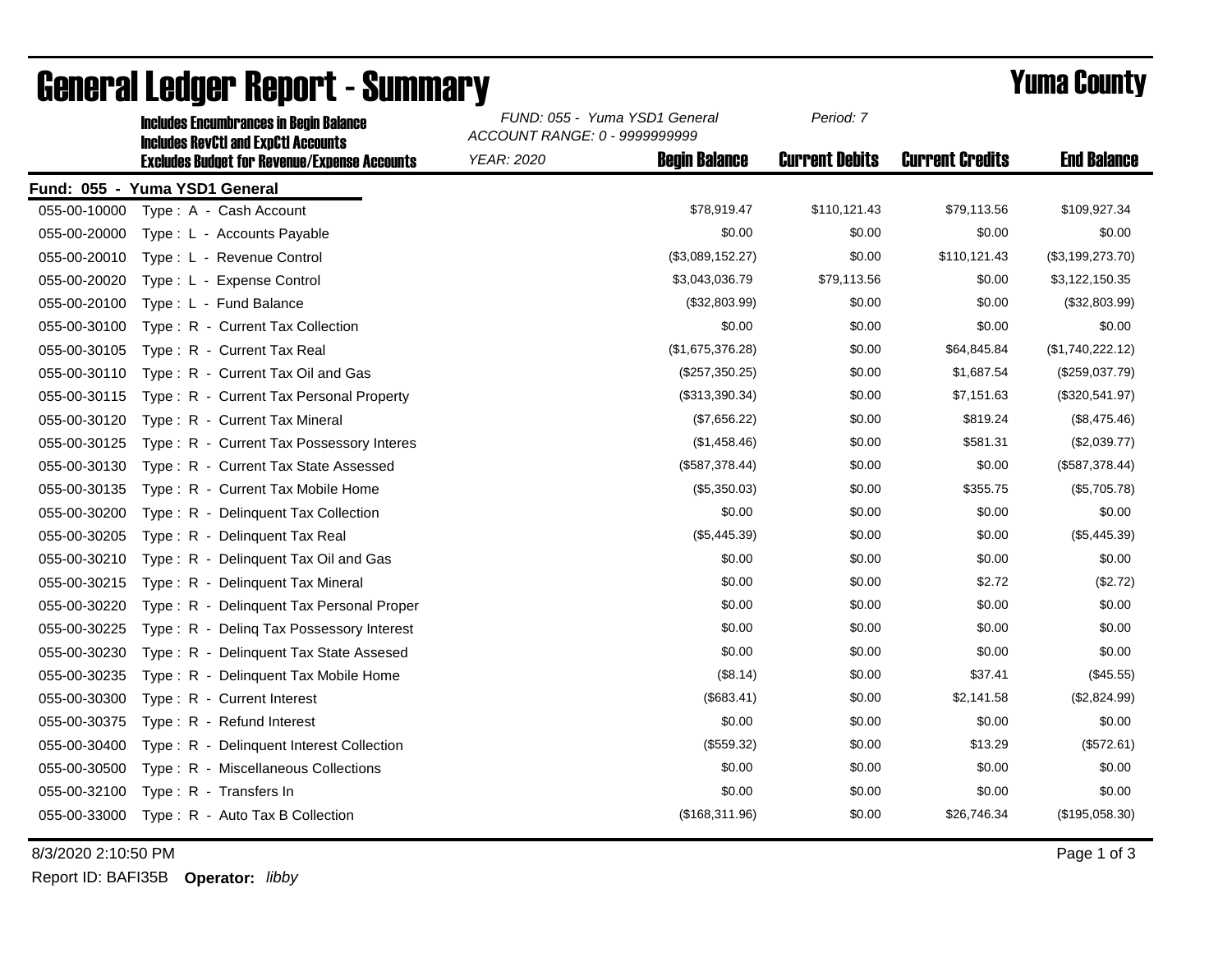| <b>PAIRI, AI FANNAI, KANOI. ( - 2011III) SILI</b><br>Tunia Gounty |                                                                                      |                                                     |                             |                                                                |         |                             |                       |              |                                  |                    |
|-------------------------------------------------------------------|--------------------------------------------------------------------------------------|-----------------------------------------------------|-----------------------------|----------------------------------------------------------------|---------|-----------------------------|-----------------------|--------------|----------------------------------|--------------------|
|                                                                   | <b>Includes Encumbrances in Begin Balance</b><br>Includes RevCtI and ExpCtI Accounts |                                                     |                             | FUND: 055 - Yuma YSD1 General<br>ACCOUNT RANGE: 0 - 9999999999 |         | Period: 7                   |                       |              |                                  |                    |
|                                                                   |                                                                                      | <b>Excludes Budget for Revenue/Expense Accounts</b> |                             | <b>YEAR: 2020</b>                                              |         | <b>Begin Balance</b>        | <b>Current Debits</b> |              | <b>Current Credits</b>           | <b>End Balance</b> |
| Fund: 055 - Yuma YSD1 General                                     |                                                                                      |                                                     |                             |                                                                |         |                             |                       |              |                                  |                    |
| 055-00-33100                                                      |                                                                                      | Type: $R -$ Auto Tax A & F Collection               |                             |                                                                |         | (\$66,184.03)               |                       | \$0.00       | \$5,738.78                       | (\$71,922.81)      |
| 055-00-49100                                                      |                                                                                      | Type: X - Treasurer Fees                            |                             |                                                                |         | \$7,136.67                  |                       | \$194.09     | \$0.00                           | \$7,330.76         |
| 055-00-49401                                                      |                                                                                      | Type: X - Transfer Out                              |                             |                                                                |         | \$0.00                      |                       | \$0.00       | \$0.00                           | \$0.00             |
| 055-00-49500                                                      |                                                                                      | Type: X - Checks Written / ACH Transfer             |                             |                                                                |         | \$3,035,900.12              |                       | \$78,919.47  | \$0.00                           | \$3,114,819.59     |
|                                                                   |                                                                                      |                                                     |                             | Fund: 055 - Yuma YSD1 General                                  | Totals: | (\$46,115.48)               |                       | \$268,348.55 | \$299.356.42                     | (\$77, 123.35)     |
|                                                                   |                                                                                      |                                                     | <b>Total Fund Revenues:</b> | \$110.121.43                                                   |         | <b>Total Fund Expenses:</b> | \$79.113.56           |              | <b>Net Revenue Over Expense:</b> | \$31,007.87        |

## General Ledger Report - Gummary Vuma County - Summary Yuma County